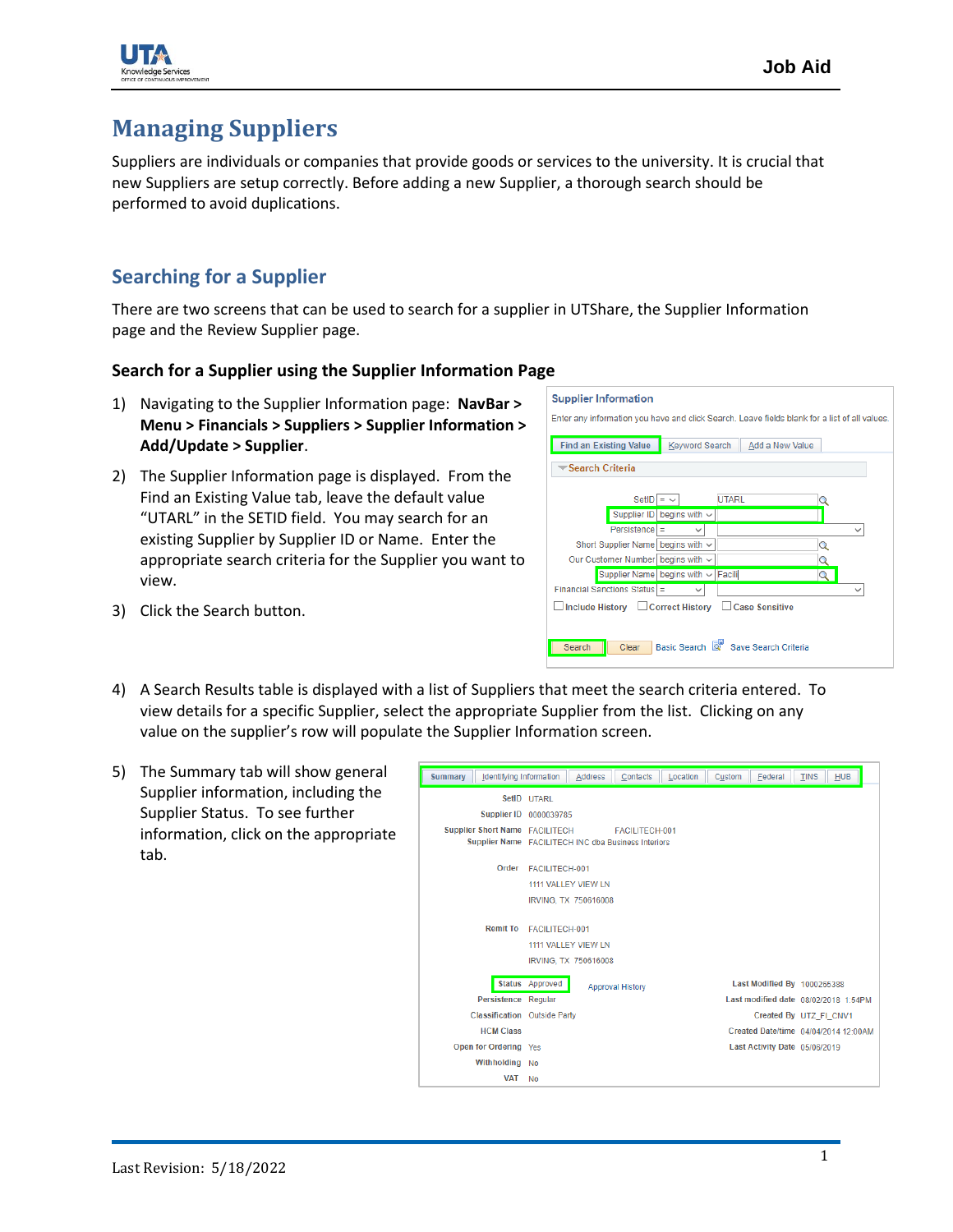

- 6) If the supplier is not in UTShare, the search will return a message stating "No matching values were found." Ensure that the name being searched is the supplier's "legal" name (the name that is associated with their Tax ID number).
- 7) If the supplier is not found, it will need to be entered and approved before a requisition or payment voucher can be processed.

| Supplier Name   begins with $\vee$  <br>vista Print<br>Financial Sanctions Status = |
|-------------------------------------------------------------------------------------|
| □ Include History □ Correct History □ Case Sensi                                    |
| Basic Search & Save Search<br>Search<br>Clear                                       |
| No matching values were found.                                                      |
|                                                                                     |

#### **Search for a Supplier using the Review Supplier Page**

The Review Suppliers page is used to search for an existing Supplier. This page provides additional fields not available on the "Supplier Information" page. It allows detailed information for multiple Suppliers to be viewed at one time. The Review Suppliers page includes several options for searching for a Supplier, including by Supplier ID, name or address.

- 1) Navigate to the Review Supplier Page: **NavBar > Menu > Financials > Supplier > Supplier Information > Add/Update > Review Suppliers**.
- 2) You may search for a Supplier by ID, name, or address. Enter the appropriate search criteria for the Supplier to be viewed. Using the search operator "Contains" will return more robust search results.

| <b>Review Suppliers</b><br><b>Search Criteria</b> |                                |                         |                            |                      |                          |                     |                |
|---------------------------------------------------|--------------------------------|-------------------------|----------------------------|----------------------|--------------------------|---------------------|----------------|
|                                                   | *SetID UTARL                   |                         |                            | <b>Supplier ID</b>   |                          | <b>Short Name</b>   |                |
|                                                   | Contains<br>$\sim$             |                         | Name Business Inter        |                      | Equal to<br>$\checkmark$ |                     | $\overline{Q}$ |
|                                                   | Equal to                       | <b>Withholding Name</b> |                            | Classification       |                          |                     |                |
| <b>Supplier Status</b>                            |                                |                         |                            | <b>Type</b>          |                          | $\sim$              |                |
| <b>Sanctions Status</b>                           |                                |                         |                            | Persistence          |                          | $\checkmark$        |                |
|                                                   | Contains                       |                         | <b>Address Valley View</b> |                      | <b>City Irving</b>       |                     |                |
| <b>Customer Number</b>                            |                                |                         |                            | Country              |                          |                     |                |
|                                                   | <b>ID Type</b> (Invalid Value) |                         |                            | <b>State</b>         |                          |                     |                |
| <b>VAT Registration ID</b>                        |                                |                         |                            | <b>Postal</b>        |                          |                     |                |
| <b>Withholding Tax ID</b>                         |                                |                         |                            | <b>Bank Account#</b> |                          |                     |                |
| <b>Max Rows</b>                                   | 300                            |                         |                            | Search               | Clear                    | <b>Add Supplier</b> |                |

- 3) Click the Search button.
- 4) A Search Results table is displayed with a list of Suppliers that meet the search criteria entered. To view details for a specific supplier, click the appropriate tab (i.e. Main Information, Additional Supplier Info, Audit Information).

| <b>VAT Registration ID</b><br><b>Withholding Tax ID</b>                                                                                                                                      |              |             |                                              | <b>Postal</b><br><b>Bank Account#</b> |                   |                        |               |              |            |                         |
|----------------------------------------------------------------------------------------------------------------------------------------------------------------------------------------------|--------------|-------------|----------------------------------------------|---------------------------------------|-------------------|------------------------|---------------|--------------|------------|-------------------------|
| Clear<br>Search<br>300<br><b>Max Rows</b>                                                                                                                                                    |              |             |                                              |                                       |                   | <b>Add Supplier</b>    |               |              |            |                         |
| First 1 of 1 D Last<br>Personalize   Find   View All   2    <br><b>Search Results</b><br><b>ED</b><br><b>Audit Information</b><br><b>Additional Supplier Info</b><br><b>Main Information</b> |              |             |                                              |                                       |                   |                        |               |              |            |                         |
| <b>Actions</b>                                                                                                                                                                               | SetID        | Supplier ID | <b>Supplier Name▲</b>                        |                                       | <b>Short Name</b> | <b>Address</b>         | City          | <b>State</b> | Country    | <b>Effective Status</b> |
| $\blacktriangleright$ Actions                                                                                                                                                                | <b>UTARL</b> | 0000039785  | <b>FACILITECH INC dba Business Interiors</b> |                                       | FACILITECH-001    | 1111 VALLEY VIEW<br>LN | <b>IRVING</b> | <b>TX</b>    | <b>USA</b> | Active                  |
|                                                                                                                                                                                              |              |             |                                              |                                       |                   |                        |               |              |            |                         |

Note: The Supplier Status is on the Additional Supplier Info tab.